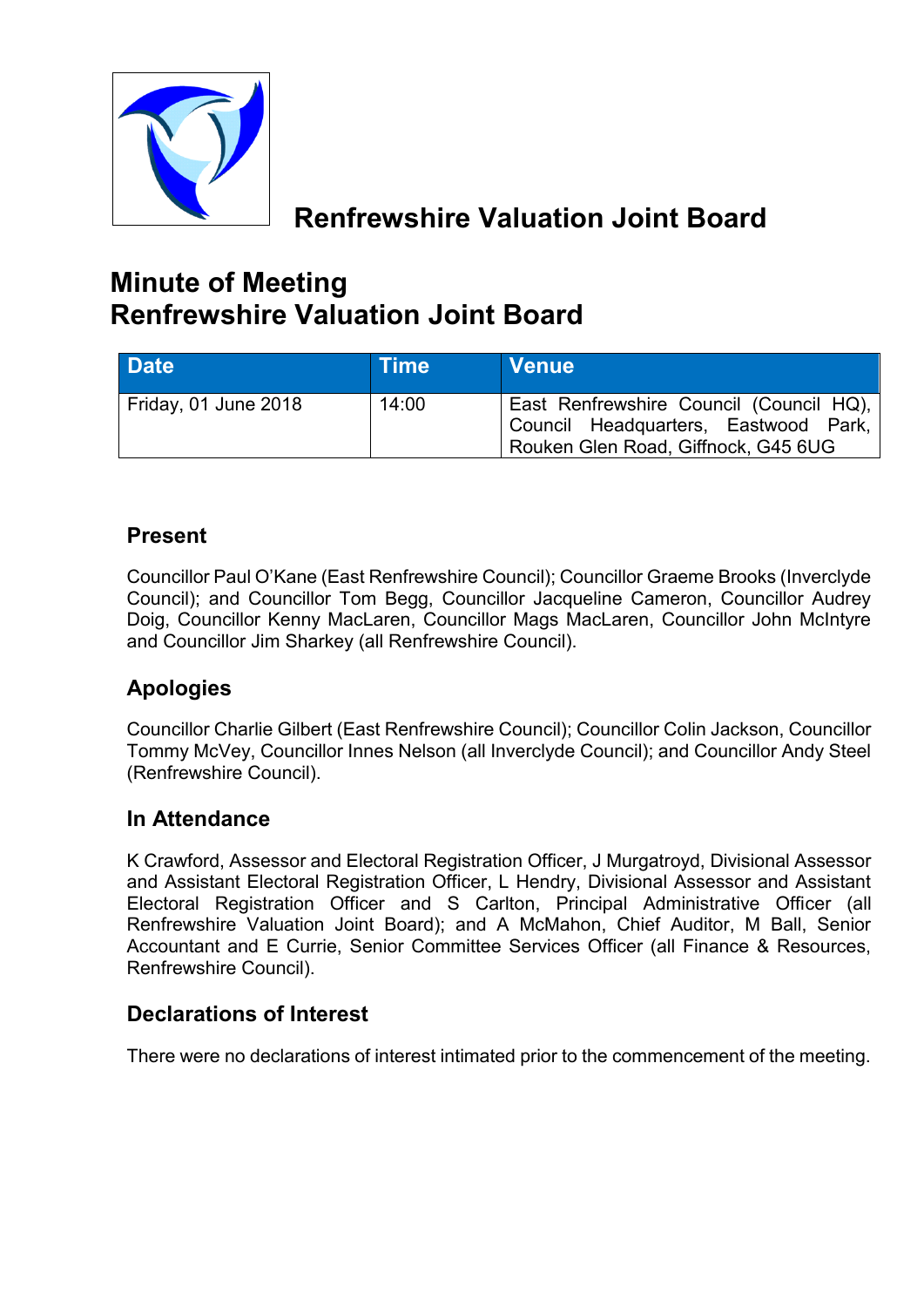#### **1 Minute**

There was submitted the Minute of the meeting of the Joint Board held on 19 January 2018.

**DECIDED:** That the Minute be approved.

### **2 Unaudited Annual Accounts 2017/18**

There was submitted a report by the Treasurer relative to the unaudited annual accounts for the Joint Board 2017/18 which were attached to the report. The report intimated that the accounts for the year ended 31 March 2018 had been completed and forwarded to Audit Scotland for audit. The accounts showed a deficit for the year of £125,050 compared to a budgeted deficit of £118,600, returning an overspend of £6,450.

In accordance with the Local Authority Accounts (Scotland) Regulations 2014 the unaudited accounts had only been signed by the Treasurer as proper officer. The audited accounts would be signed by the Convener and Assessor and Electoral Registration Officer, as well as the Treasurer, in accordance with the regulations.

**DECIDED:** That the annual accounts for the year ended 31 March 2018 be noted and that the accounts be further presented to the Joint Board on completion of the audit.

#### **3 Remuneration of Elected Members who are appointed Conveners and Vice-conveners of Joint Boards**

There was submitted a joint report by the Clerk and the Treasurer relative to remuneration for elected members who are appointed conveners and vice-conveners of Joint Boards.

The report intimated that The Local Governance (Scotland) Act 2004 (Remuneration) Regulations 2007 introduced a system of remuneration for elected members which included those councillors who held offices as convener or vice-convener of a joint board such as the Renfrewshire Valuation Joint Board.

The Local Governance (Scotland) Act 2004 (Remuneration) Amendment Regulations 2018 came into force on 1 April 2018 and implemented an increase of 0.4% in the yearly remuneration payable to councillors from 1 April 2018.

The convener of a joint board would be paid a total yearly amount of £21,245 and the vice-convener of a joint board would be paid a total yearly amount of £20,183 both inclusive of any amount payable to a convener or vice-convener as a councillor or senior councillor.

It was noted that the Regulations stated that "remuneration shall be paid by the local authority of which the convener and vice-convener (as the case may be) is a member to one convener and one vice-convener for each joint board". The remuneration costs for both the Convener and Depute Convener of the Renfrewshire Valuation Joint Board shall be met in full by Renfrewshire Council for Councillor Audrey Doig and East Renfrewshire Council for Councillor Danny Devlin.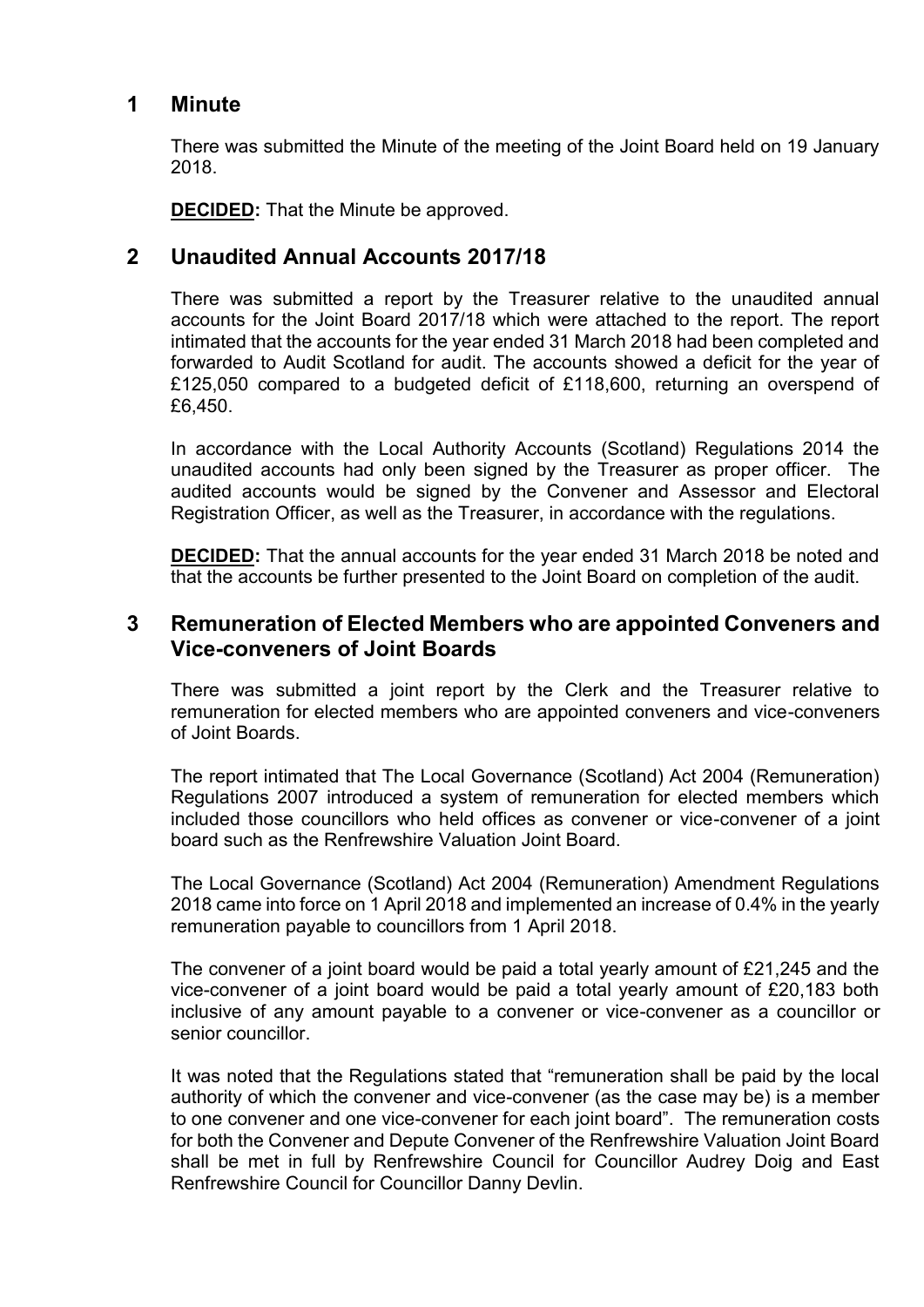#### **DECIDED:**

(a) That the revised remuneration levels mandated by The Local Governance (Scotland) Act 2004 (Remuneration) Amendment Regulations 2018 for the Convener and Depute Convener of the Renfrewshire Valuation Joint Board be noted;

(b) That it be noted that the remuneration costs for each position would be met by the local authority at which the position holder was an elected member.

#### **4 Internal Audit Annual Report 2017/18**

There was submitted a report by the Chief Auditor, Renfrewshire Council relative to the Internal Audit annual report on the Renfrewshire Valuation Joint Board 2017/18. The report intimated that the public sector internal audit standards required that the Chief Auditor prepare an annual report on the internal audit activity's purpose, authority and responsibility as well as performance relative to its plan. The report must also provide an audit opinion on the overall adequacy and effectiveness of the internal control environment of the audited body.

The annual report for the Joint Board was attached as an appendix to the report and outlined the role of internal audit, the performance of the internal audit team and the main findings from the internal audit work undertaken in 2017/18 and contained an audit assurance statement.

**DECIDED:** That the Internal Audit annual report for 2017/18 be noted.

#### **5 Service Review Part 1**

Under reference to item 8 of the Minute of the meeting of this Joint Board held on 30 June 2017 there was submitted a report by the Assessor and Electoral Registration Officer relative to an update on the progress of the service review in relation to the current issue of the loss of the Depute Assessor's post.

The report intimated that this was the first stage in meeting the strategic changes and workforce issues which would require to be addressed over the coming months and years. Audit Scotland, in their 2016/17 report, had highlighted the need to establish a financially sustainable position going forward whilst acknowledging the fiscal constraints under which local government was currently operating and accepting the fact that service delivery must be maintained.

The deletion of the post of Depute Assessor and Electoral Registration Officer had been approved by the Joint Board at its meeting held on 18 November 2016 however, the duties previously undertaken by that post required to be re-distributed and re-assigned to one or more job roles within the organisation to ensure that the Assessor and Electoral Registration Officer had appropriate cover as set out by statute.

The changes to the structure of the Joint Board were detailed in the report. An amended Appendix D was tabled at the meeting which detailed the current structure of the Joint Board and Appendix E to the report detailed the proposed structure of the Joint Board.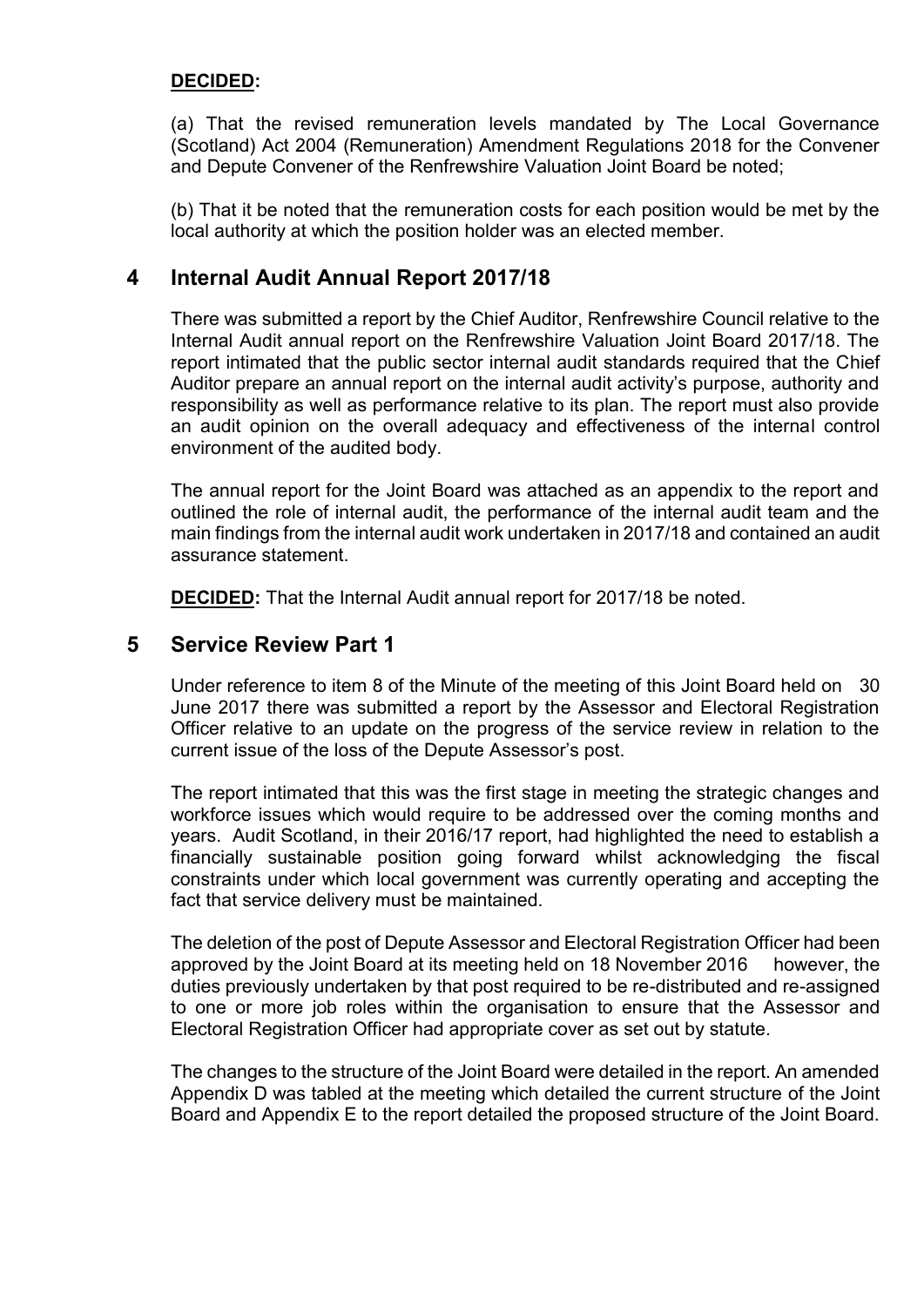It was noted that the Assessor and Electoral Registration Officer believed that the revised structure allowed the Joint Board to incorporate the previous duties and responsibilities of the Depute Assessor and Electoral Registration Officer's post. Going forward, the Assessor and Electoral Registration Officer would look again at the Joint Board structure to ensure that the Joint Board was fit for purpose and had suitable resources to allow the future challenges to be met.

**DECIDED:** That the report be noted.

### **6 Strategic Service Plan 2018/21**

There was submitted a report by the Assessor and Electoral Registration Officer relative to the strategic service plan 2018/21 for the Joint Board.

The service plan set out the Joint Board's service mission and vision; service functions; core objectives; and key activities and outcomes.

**DECIDED:** That the strategic service plan 2018/21 be noted.

#### **7 Annual Canvass - Electoral Registration Update**

There was submitted a report by the Assessor and Electoral Registration Officer providing information on the forthcoming annual canvass 2018 and an update on the tendering for both an electronic management system and print and scan services.

The report intimated that the issue of household enquiry forms to all properties in the Joint Board area would commence in early June. These forms invited those at each property to complete and return the form either online, by telephone, text or post and details of the method of return for 2015, 2016 and 2017 were detailed in the report. Any changes notified would result in the issue of an Invitation to Register which could be completed online using the Governments Digital Service, by post or by telephone. Reminders would be issued to all properties where no response had been received in early August.

The next phase, the door-to-door canvass of properties where no response had been received, would be undertaken during September and November with canvassers visiting the properties in an attempt to obtain a completed household enquiry form. Under current legislation local data held by Councils and other bodies could not be used for this canvass and this continued to add to the costs and complexity of the canvass. Discussions were ongoing with the Government around making changes to the canvass procedures to make the process more efficient both in terms of cost and engagement with electors.

The Registers would be published on 1 December 2018 and details of the electorate for the last three years by constituent authority area were detailed in the report.

In relation to revised proposals for the 2018 Review of UK Parliamentary Constituencies, the Boundary Commission was considering responses to the consultation and developing final recommendations for submission to the Secretary of State for Scotland in September 2018.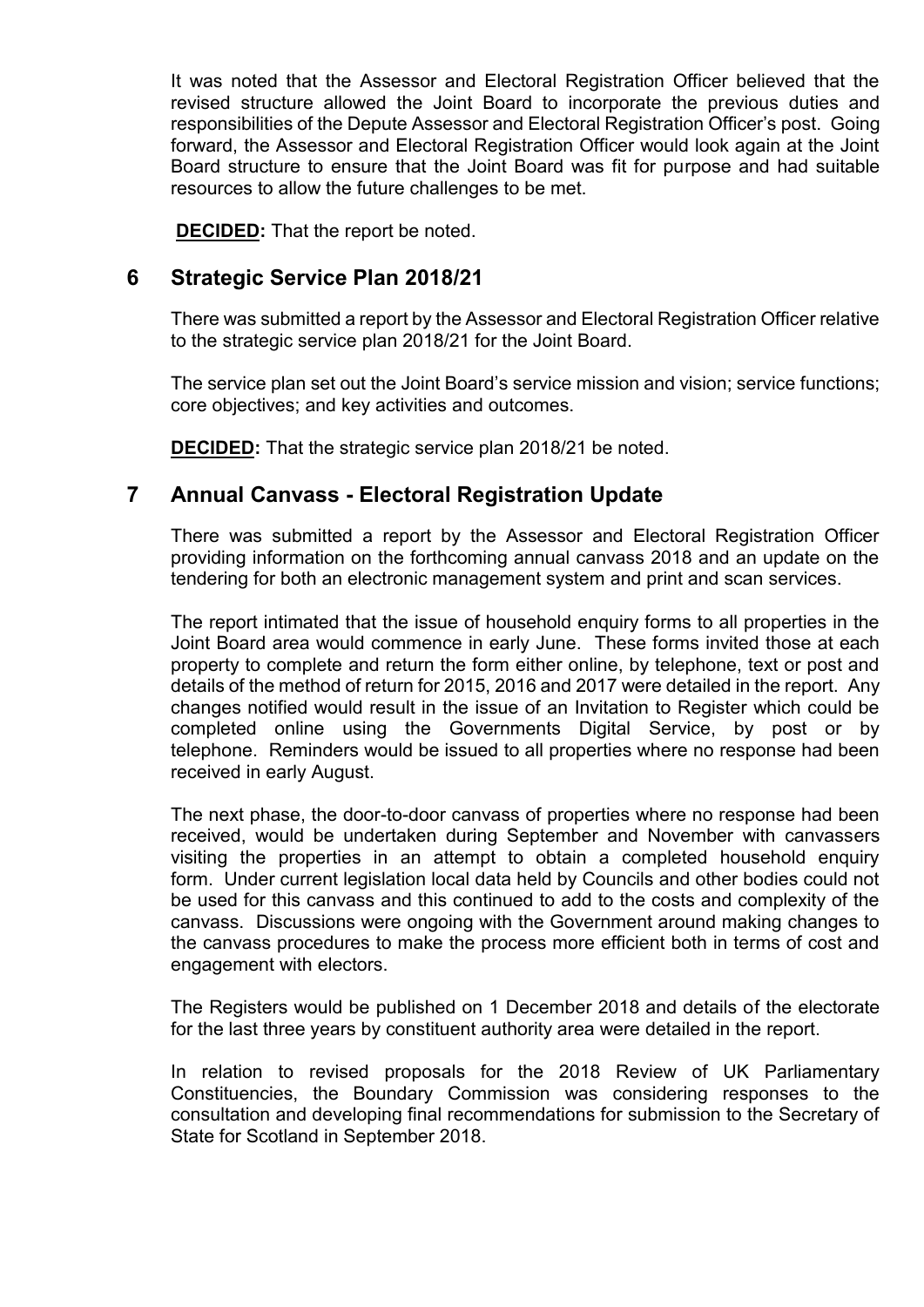The report advised that Returning Officers were responsible for the next compulsory review of polling district and places which must be started and completed between 1 October 2018 and 31 January 2019. The Electoral Registration Officer would have additional workload resulting from the review.

In December 2017, Renfrewshire Council's procurement service had invited tenders, on behalf of the Joint Board, for an Electoral Management System. On review of the submissions it was clear that some matters required further clarification and the original tender was withdrawn. A new tender document had been prepared and would be advertised in due course. The Joint Board was also in the process of inviting tenders for the provision of all print and scan services.

A National Democracy Week would take place in early July and Assessors and Electoral Registration Officers throughout Scotland had engaged STV to run some TV advertising to promote democratic engagement and help ensure that the message reached a wider audience.

**DECIDED:** That the report be noted.

#### **8 Performance Report**

There was submitted a report by the Divisional Assessor & Assistant Electoral Registration Officer providing an update on the current performance and workload issues facing the Joint Board together with the Valuation Roll and Council Tax performance statistics for 2017/18.

The report detailed the performance in Council Tax and non-domestic valuation against set targets. In relation to Council Tax valuation for the period 1 April 2017 to 31 March 2018, it was noted that the addition of new houses to the Valuation List and the deletion of demolished houses remained a priority with the time taken to enter new houses into the Valuation (Council Tax) List exceeding the target of 95% within three months and 99.50% within six months.

The report also detailed the average number of days taken to add a house in each constituent authority area between 1 April 2017 and 31 March 2018 and also the number of deletions from the Valuation (Council Tax) List between 1 April and 31 March during 2016/17 and 2017/18 by constituent authority area.

The report set out the time taken to make statutory amendments to the Valuation Roll, excluding appeal settlements and amendments to the prescribed entries, between 1 April 2017 and 31 March 2018 by constituent authority area, which fell below the targets of 80% to be actioned within three months and 95% within six months. It was noted that narrowly missing these targets did not give cause for concern and the report detailed the reasons for this.

The summary of performance returns 2008/09 to 2017/18 was tabled.

#### **DECIDED:**

(a) That the report be noted; and

(b) That the publication of the summary report, tabled at the meeting, be approved.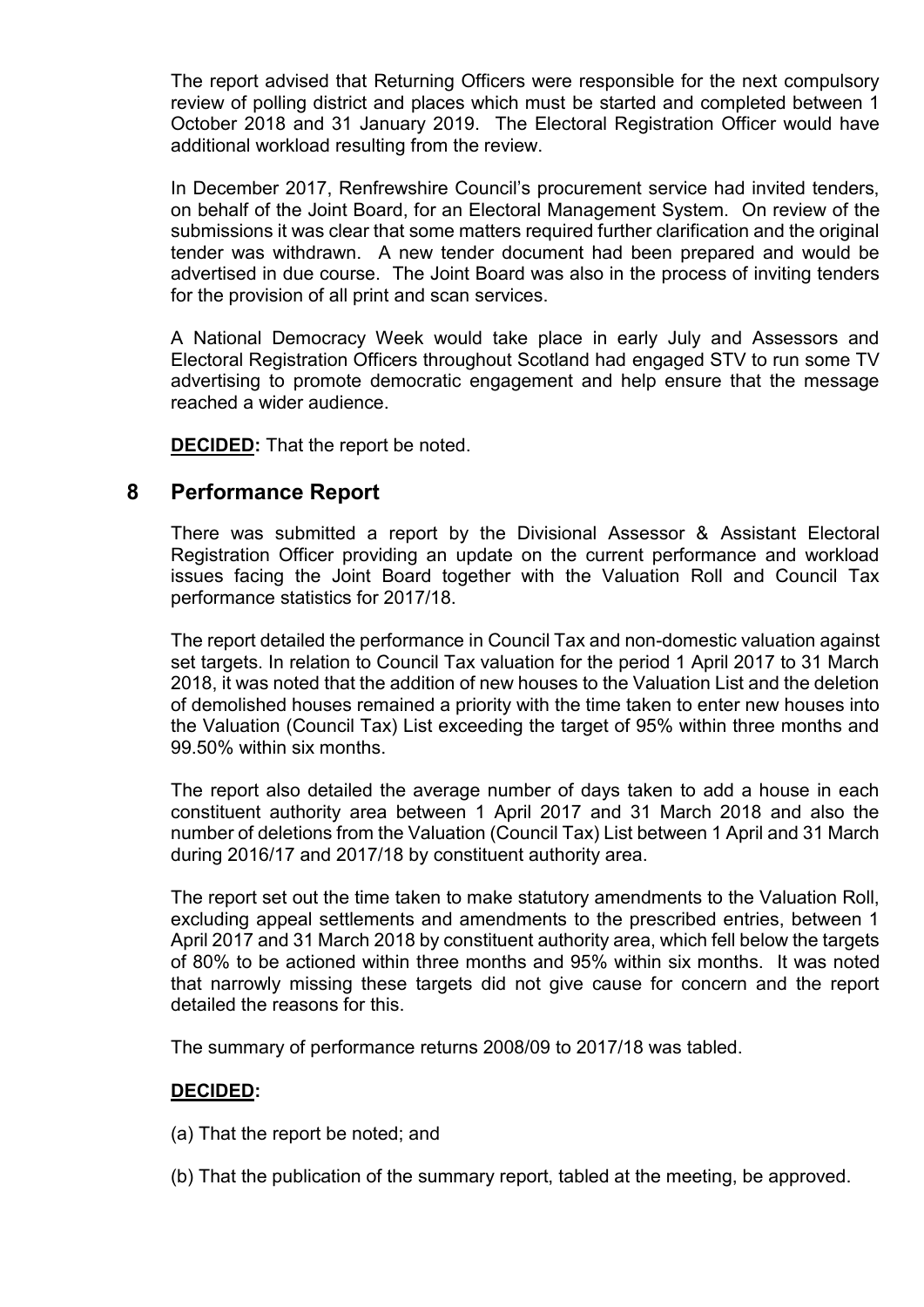### **9 Non-domestic Appeals**

There was submitted a report by the Divisional Assessor and Assistant Electoral Registration Officer advising of the number of revaluation appeals and running roll appeals received since the 2017 revaluation and the effect this could have on values and resources.

The report intimated that a five-yearly revaluation process had been introduced by The Valuation and Rating (Scotland) Act 1956 and this required the Assessor and Electoral Registration Officer to value, or revalue, all the lands and heritages in the valuation area. These valuations were totally fresh and need bear no relation to the value applied in the preceding five years.

The revaluation brought with it a fresh right of appeal and traditionally resulted in a large influx of appeals. The total number of revaluation appeals received for 2017 was 3,832. Following a revaluation, new values would generally remain unchanged until the next revaluation unless the property was altered or other changes had taken place. New properties would be added to the roll as they became capable of occupation and entries for demolished buildings would be deleted.

For comparison, Appendix 1 to the report detailed the 2010 revaluation appeals; Appendix 2 to the report detailed the running roll appeals for 2010/11; Appendix 3 to the report detailed the 2017 revaluation appeals; and Appendix 4 to the report detailed the 2017/18 running roll appeals all by category type.

A running roll appeal could be lodged by a rate payer or their agent on the grounds that there had been a material change of circumstances which had affected the value of the property. At present 350 running roll appeals had been received.

The total revaluation and running roll appeals currently lodged with the Joint Board was 4,182 and all must be cited for a local Valuation Appeal Committee hearing by 31 December 2020.

**DECIDED:** That the report be noted.

#### **10 Review of Scheme of Delegated Functions**

There was submitted a report by the Clerk relative to a revised scheme of delegated functions for the Joint Board.

The report intimated that the Joint Board approved its scheme of delegation and recognition at a meeting held on 28 August 2018. This scheme had subsequently been amended at meetings held on 14 August 1998, 14 May 2004, 19 May 2006 and 20 August 2010.

Having regard to the role and functions of the Joint Board and good practice and in view of the passage of time, a review of the scheme had been undertaken by the Clerk, in consultation with the Assessor and Electoral Registration Officer.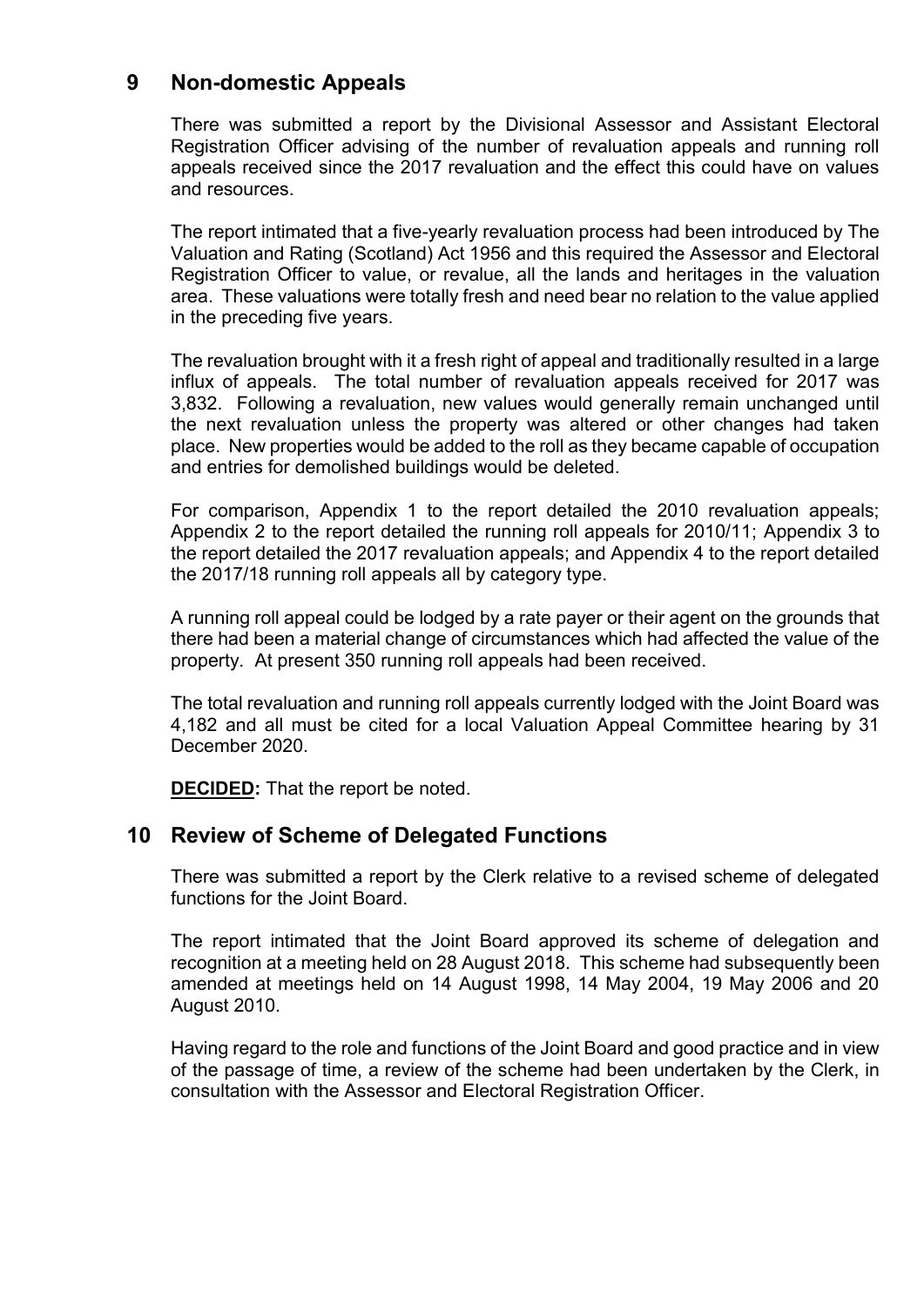A copy of the revised scheme of delegation formed the appendix to the report with suggested deletions detailed in blue ink and scored through and the suggested additions detailed in red ink. The current review was aimed at ensuring that the provisions of the scheme did not contain any obstacles to the efficient operation of the Joint Board's functions and the amendments proposed reflected that approach. The most significant changes were set out in section 4 of the report.

**DECIDED:** That the existing scheme of delegation be revoked and the revised scheme of delegation, as appended to the report, be approved.

### **11 Revised Financial Regulations**

There was submitted a report by the Chief Auditor, Renfrewshire Council relative to revised Financial Regulations.

The report intimated that a comprehensive and up-to-date set of Financial Regulations was a key element of corporate governance as they provided a framework for good financial management.

The main changes related to changes to the designations of those officers appointed as Treasurer and Clerk to the Joint Board. Some other minor changes had been made in order to improve clarity and recognition that previously adopted financial codes for banking arrangements, insurance and risk management and write-offs had been incorporated into the Joint Board's financial codes.

The updated Financial Regulations were appended to the report. It was noted that the updated financial codes would be issued to the Assessor and Electoral Registration Officer following approval of the revised Financial Regulations.

**DECIDED:** That the revised Financial Regulations be approved.

#### **12 Internal Audit Reporting Arrangements**

There was submitted a report by the Chief Auditor, Renfrewshire Council relative to internal audit reporting arrangements.

The report intimated that Audit Scotland in their report to members on the annual audit for 2016/17 identified that "internal audit reports were not provided to members of the Joint Board". This had presented the Chief Auditor with an opportunity to review and formalise the internal audit reporting arrangements for the Joint Board.

It was noted that in line with the Public Sector Internal Audit Standards, Internal Audit must communicate the results of each engagement to the Joint Board. The report outlined the details and outcomes of the Chief Auditor's considerations in relation to the Joint Board reporting arrangements for completed audit engagements and follow-up work.

**DECIDED:** That the reporting arrangements put in place to communicate the results of internal audit work to the Joint Board be noted.

#### **13 Summary of Outstanding Recommendations**

There was submitted a report by the Chief Auditor, Renfrewshire Council relative to a summary of outstanding internal audit recommendations.